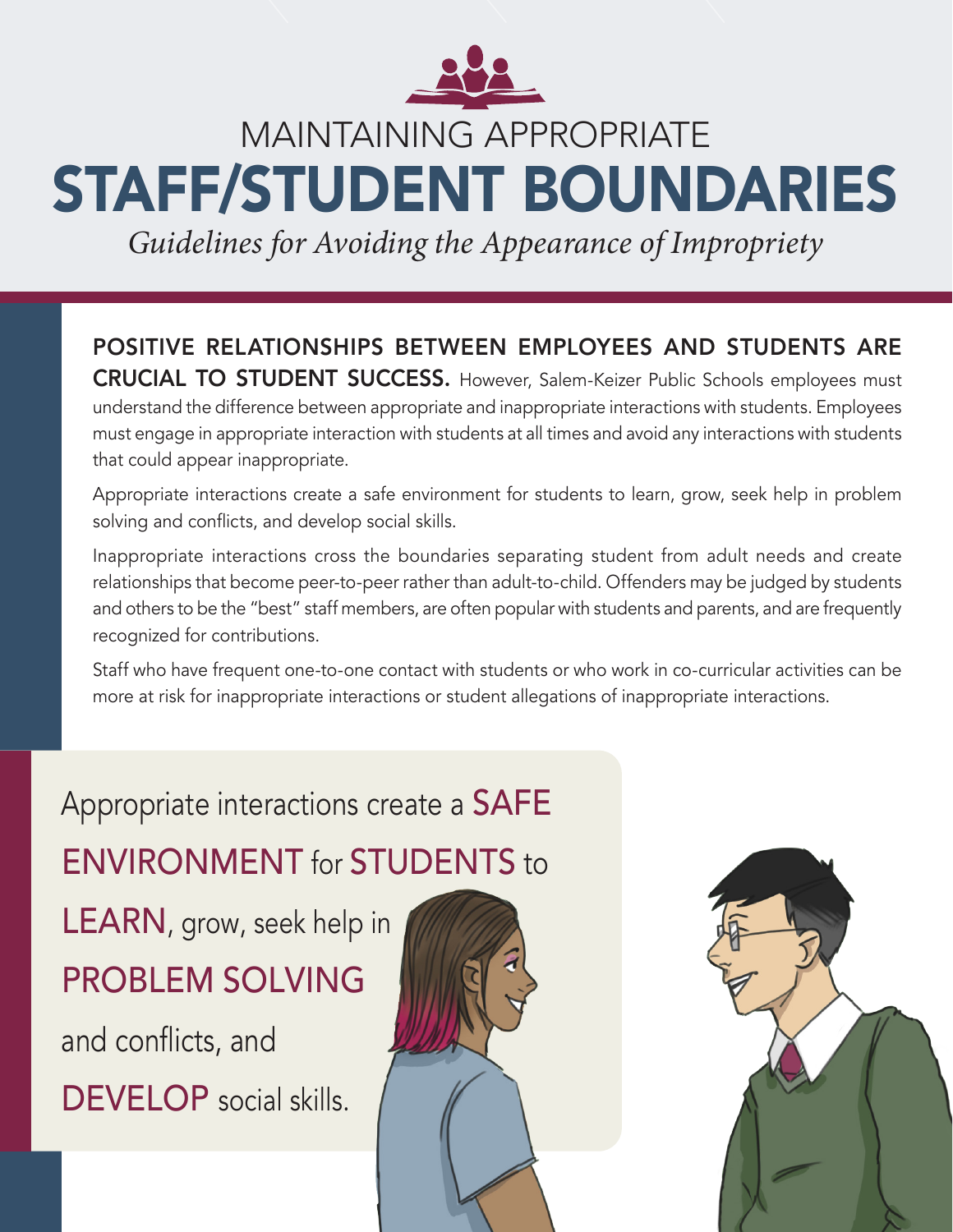# CHILD ABUSE AND SEXUAL CONDUCT AND SALEM-KEIZER PUBLIC SCHOOLS EMPLOYEES

REQUIRED INFORMATION FOR EMPLOYEES (ORS 339.372):

CHILD ABUSE and/or sexual conduct by district employees, contractors, agents, or volunteers will not be tolerated [\(Administrative Policy PAP-A001\)](https://salkeiz.sharepoint.com/qam/QAMDocuments/PAP-A001-Child%20Abuse%20and%20Sexual%20Conduct.pdf).

CHILD ABUSE includes: physical abuse, sexual abuse and exploitation, emotional abuse, neglect, and threat of harm.

SEXUAL CONDUCT includes any verbal or physical conduct or verbal, written, or electronic communications by a school district employee, a contractor, an agent, or a volunteer that involve a student and that are: sexual advances or requests for sexual favors directed toward the student or; of a sexual nature that are directed toward the student or that have the effect of unreasonably interfering with the student's educational performance, or of creating an intimidating, hostile educational environment.

SEXUAL CONDUCT does not include touching or other physical contact that is necessitated by the nature of the school district employee's job duties or by the services required to be provided by the contractor, agent or volunteer and for which there is no sexual intent; or verbal, written or electronic communications that are provided as part of the education program that meets state educational standards or District policy. The definition of sexual conduct does not apply to conduct or communications by current K-12 students who work, contract or volunteer for the Salem-Keizer School District and are in a consensual relationship with another K-12 student as long as the conduct does not create an intimidating or hostile education environment, and is not prohibited by law, District policies, or any applicable employment agreements.

"STUDENT" is defined as any person who is: in any grade from prekindergarten through grade 12; or twenty-one years of age or younger and receiving educational or related services from an education provider that is not a post-secondary institution of education; or who was previously known as a student by the person engaging in sexual conduct and who left school or graduated from high school within 90 days prior to the sexual conduct.

IF AN EMPLOYEE is found to have abused a child or engaged in sexual conduct towards a K-12 student, disciplinary records will be released in accordance with ORS 339.378.

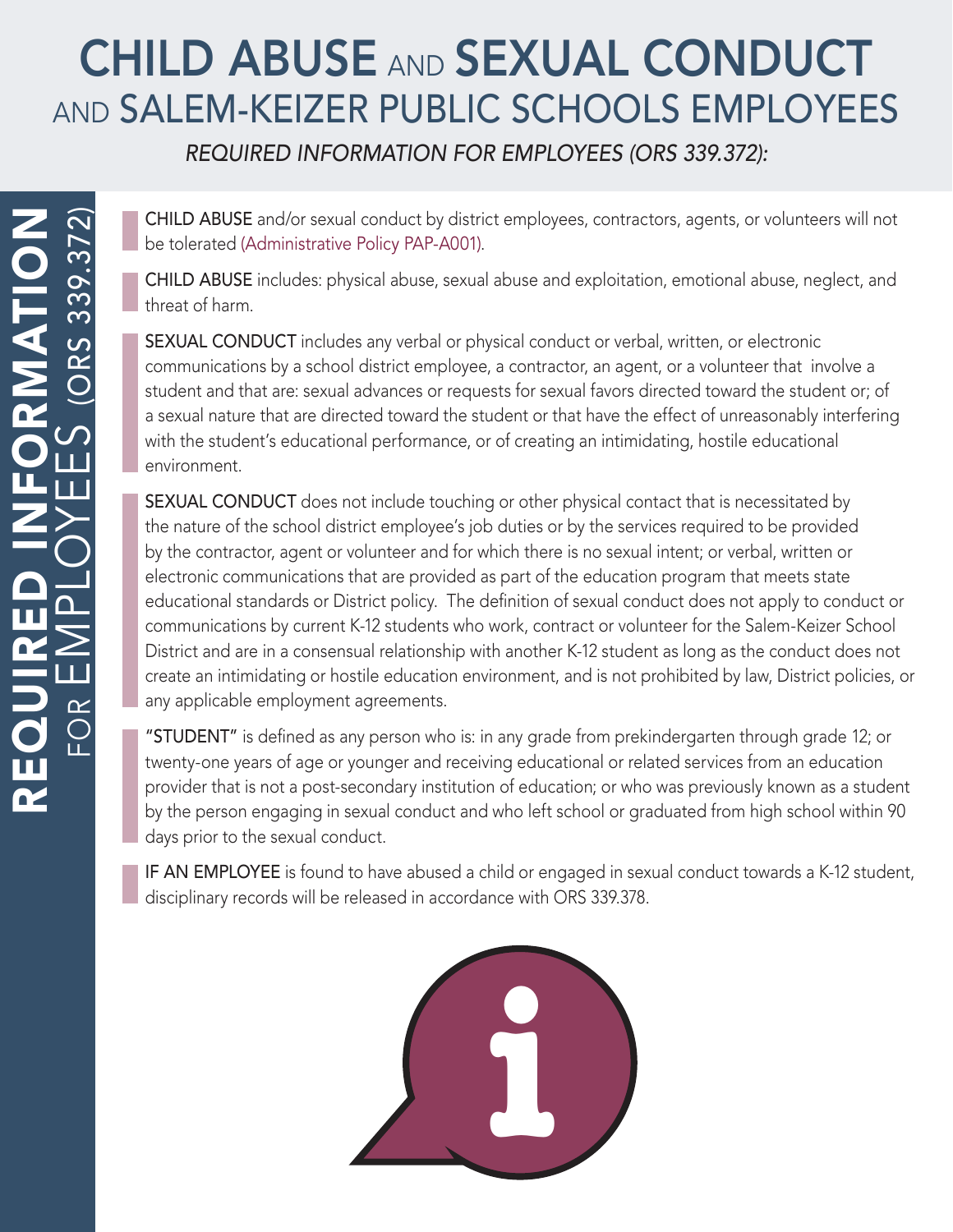# EXAMPLES OF APPROPRIATE | INAPPROPRIATE INTERACTIONS

#### APPROPRIATE

Maintaining personal space and reasonable eye contact

Dialoguing about the academic environment and school activities

Having a conversation that supports a student's learning and growth where the student's perspective is the focus of conversation

Being conscious of the physical environment (e.g., keeping the door and/or blinds open while meeting with a student)

#### INAPPROPRIATE

**Maintaining intense eye contact** 

Making comments that are physical in nature (e.g., "you have great legs," "you should wear that sweater more often") or may have sexual overtones

Discussing or condoning inappropriate topics and/or making comments with sexual overtones or flirting

Communicating to the student with implied, inside messages that are unknown by the general population

Sharing personal and confidential information in which the adult becomes the focus of conversation

Having any dialogue that makes the student feel uncomfortable or makes the student a confidant of the adult

Inappropriately addressing students, or permitting students to address staff member with terms of endearment, pet names, first name or in an inappropriate and overly familiar manner

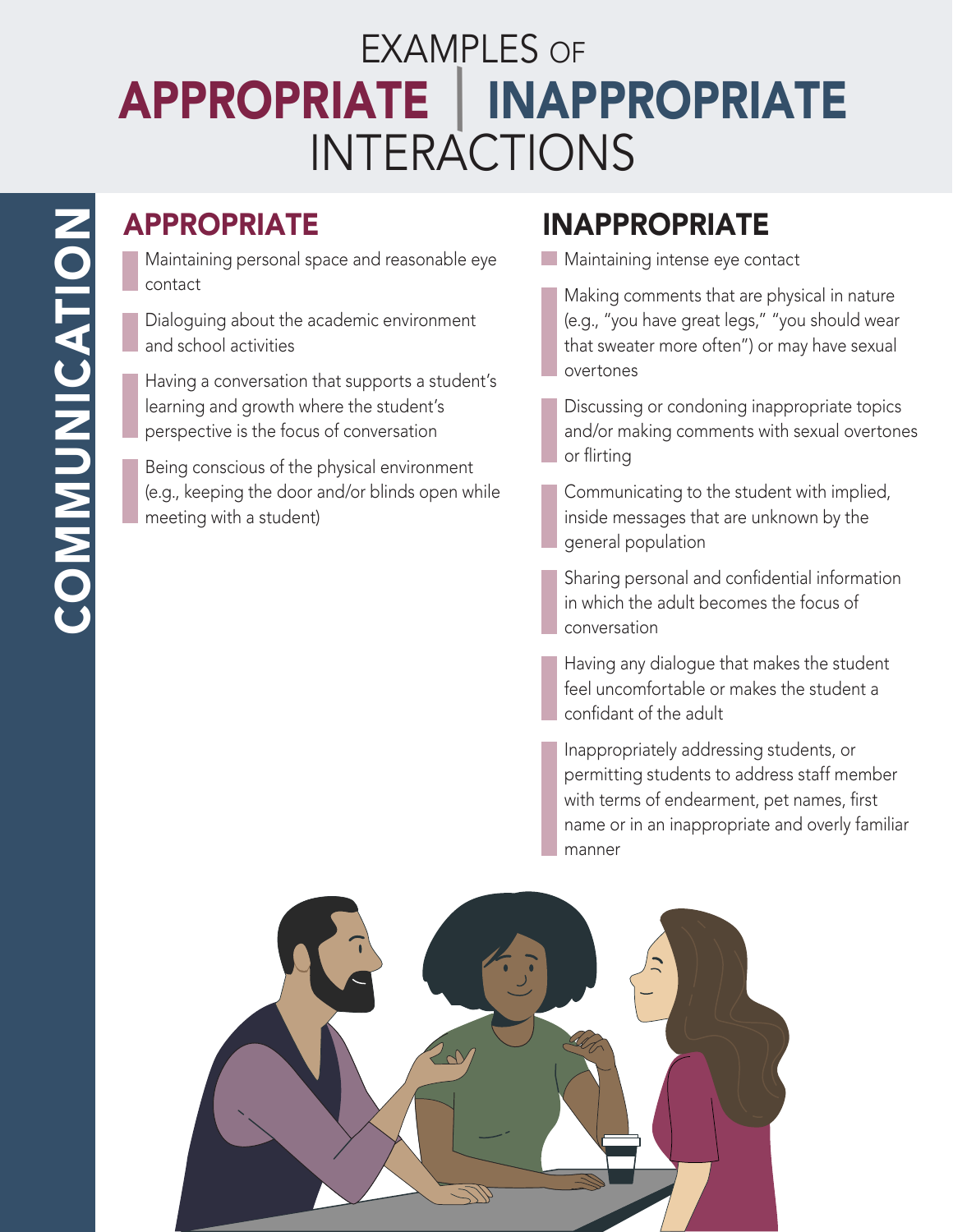#### APPROPRIATE

Conducting student conferences in a manner consistent with educational purpose

Having staff/student relationships centered on academics, school events, and activities

Notifying administration if a student is suspected of having romantic feelings toward staff member

Maintaining fair and equitable treatment of all students

Referring serious student problems and/or safety concerns to the appropriately trained professional

# HINTS

Staying Within Appropriate Boundaries of the Staff or Coach/Student Relationship

- **1** Establish and maintain the parameters and nature of the relationship.
- **2** Be prepared to develop a specific plan for addressing student needs and involve other adults in implementing the plan.
- **3** Understand your own emotional needs.

Staff members should be aware of their own emotional needs and how those needs might affect the staff/student relationship.

#### **4** Understand propriety issues related to helping relationships.

Professional and personal boundaries become blurred when staff members take students to lunch off-campus, write and receive personal communications or make physical contact.

#### **5** Understand the emotional and physical development of students.

Students who believe no one listens to them may transfer feelings of affection to the staff member. Refer students in these situations to the school counselor or school administrator.

#### INAPPROPRIATE

Spending time alone with student in conferences beyond educational expectations

Meeting with students off-campus without a legitimate educational purpose and without prior supervisor approval

Transporting a student alone and/or in a private vehicle (regardless of whether the parent approved or not). For exceptions, see [Administrative Procedure HUM-P010](https://salkeiz.sharepoint.com/qam/QAMDocuments/HUM-P010-Use%20of%20Private%20Vehicles%20by%20Staff%20for%20Student%20Transportation.pdf).

Receiving or writing personal communication from/to student and or giving gifts

A pattern of covering for or providing excuses for particular students, and/or writing passes repeatedly for favored students to cover tardies or absences

A pattern of giving special privileges or showing favoritism to a particular student

Extracurricular and co-curricular activity leaders encouraging or condoning an atmosphere of loose and inappropriate boundaries around gender and harassment issues



Failing to notify administration if a student is suspected of having romantic feelings toward staff member

Attendance at events or locations where students are consuming alcohol, drugs and/ or tobacco, and failing to promptly inform the school administrator and/or law enforcement

Maintaining or initiating personal contact with a student after the student has moved to another class or program without a legitimate educational purpose

Dating a student or talking with a student about dating in the future

Asking or allowing a student to go to the employee's home (e.g., allowing a student who is having a difficult time with their family or a student who ran away to spend the weekend at the employee's home)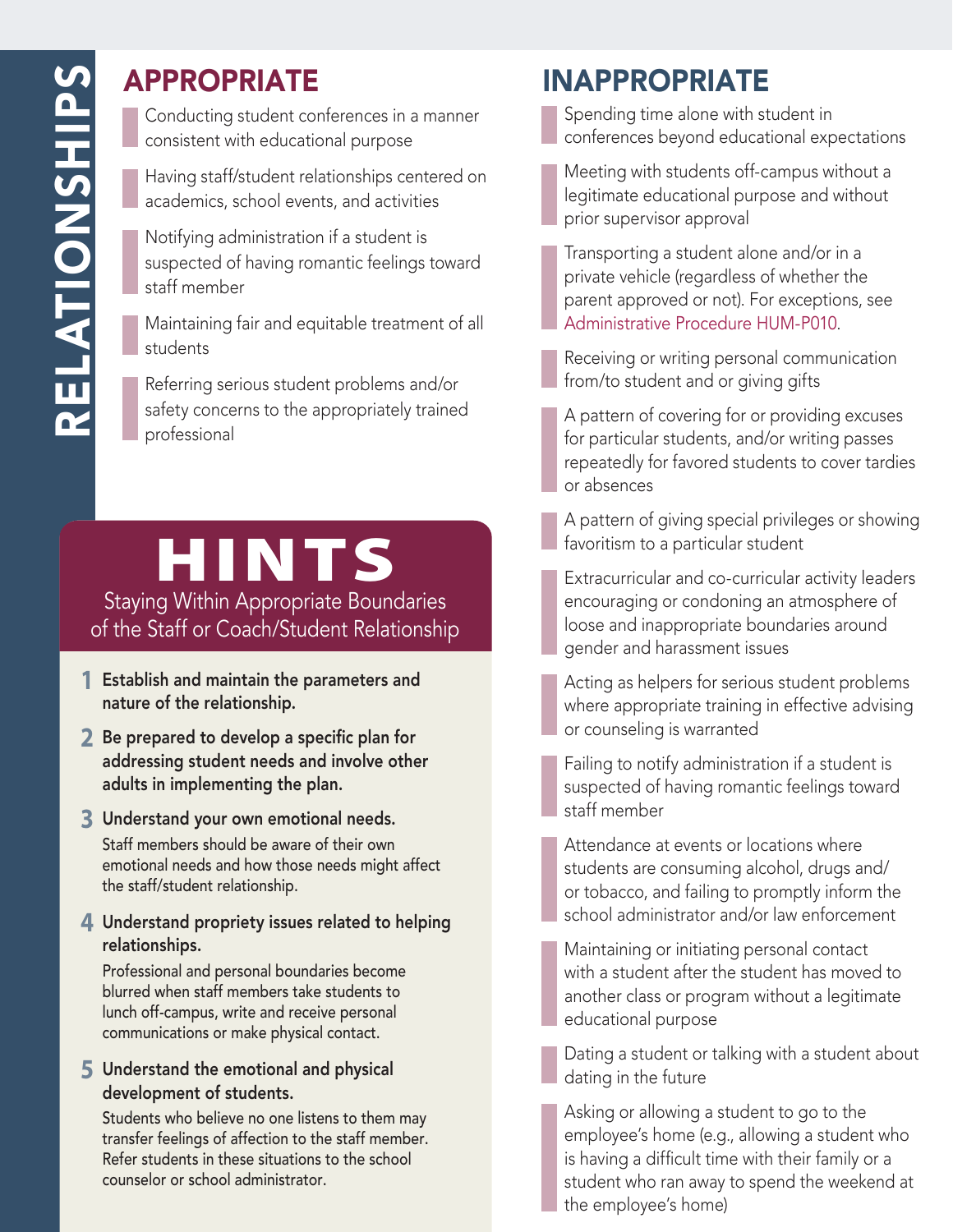#### APPROPRIATE

Occasionally giving students high fives or fist bumps

Exercising good judgment on whether to touch students and/or under what circumstances; being sensitive to individual preferences and cultural norms

Following District protocol ([STS-W070](https://salkeiz.sharepoint.com/qam/QAMDocuments/STS-W070-Bathroom%20Protocol%20for%20Students%20in%20Self-Contained%20Classrooms.pdf) and [STS-W071](https://salkeiz.sharepoint.com/qam/QAMDocuments/STS-W071-Bathroom%20Protocol%20-%20Non%20Self-Contained%20Classrooms.pdf)) and training when assisting students with toileting



#### INAPPROPRIATE

Invading personal space; being too close in physical proximity

Giving shoulder massages, lingering touches, squeezes, requested affection, or touching private parts of a student

Requesting/inviting affection (e.g., "give me a hug," "give me a kiss")

Touching students who may misinterpret the touch due to individual circumstances, cultural standards, or developmental stage

# ELECTRONIC COMMUNICATION $\mathbf{L}$

#### APPROPRIATE

Using the Internet and/or other electronic devices appropriately in compliance with [Administrative Policy HUM-A003](https://salkeiz.sharepoint.com/qam/QAMDocuments/HUM-A003-Computer,%20Mobile%20Devices,%20Network,%20and%20Email%20Staff%20Use.pdf)

Limiting electronic communication with students to that which is necessary for educational, school-sponsored extracurricular activities, and/or immediate safety concerns. Safety concerns must also be reported to the appropriate authorities and/or school district staff

Utilizing district-approved tools for communicating with students as outlined in [HUM-W050 \(Electronic Communication Work](https://salkeiz.sharepoint.com/qam/QAMDocuments/HUM-W050-Staff%20Use%20of%20Electronic%20Communication%20Tools.pdf)  [Instruction\)](https://salkeiz.sharepoint.com/qam/QAMDocuments/HUM-W050-Staff%20Use%20of%20Electronic%20Communication%20Tools.pdf)

#### INAPPROPRIATE

Communicating with students (with the exception of the employee's family members) via text messaging, social media, personal email, etcetera

Adding current Salem-Keizer School District students (with the exception of the employee's family members), even those who are not in the employee's class or program, on social networking sites when not related to a legitimate educational purpose